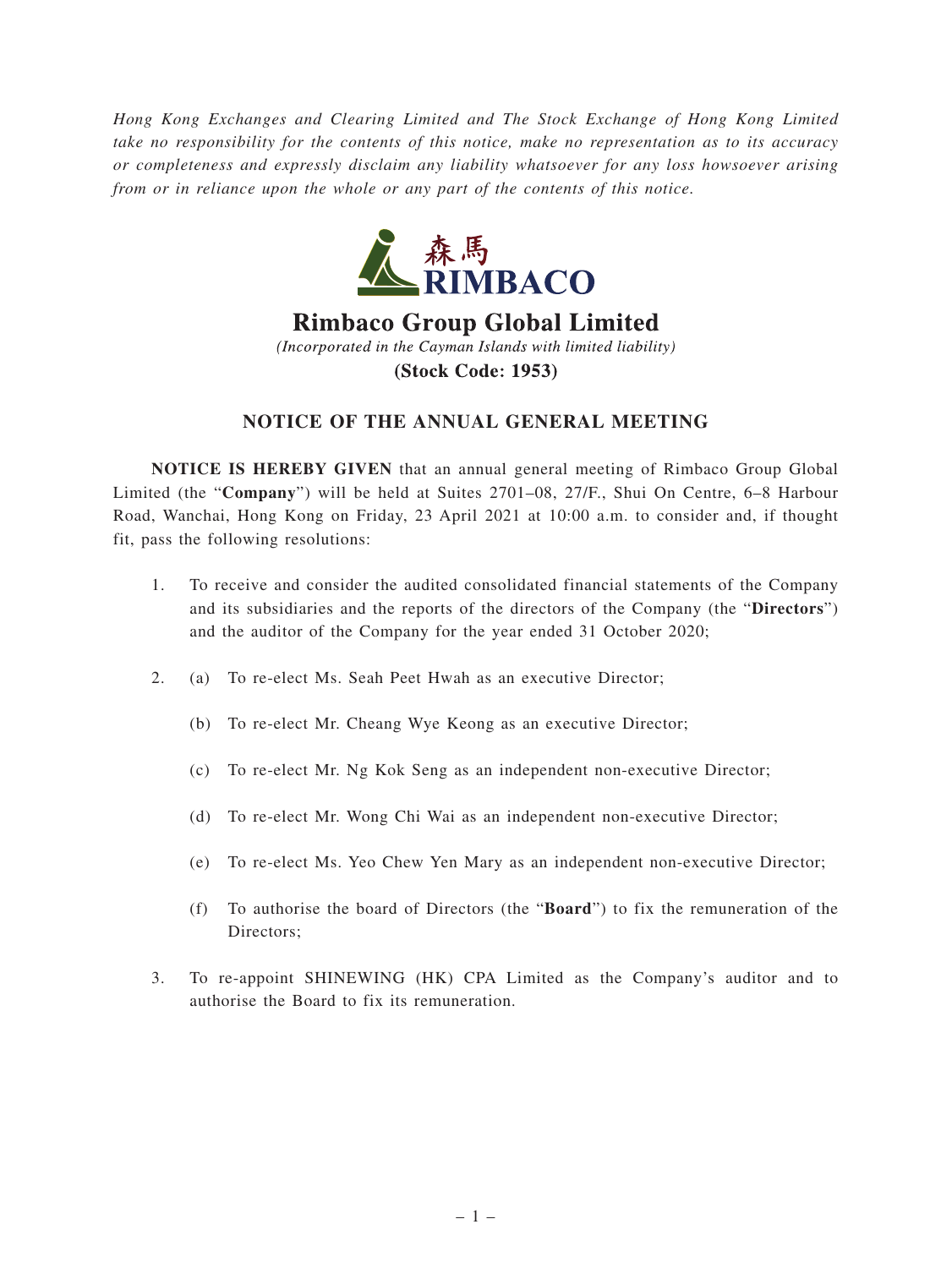To consider, as special business and, if thought fit, pass with or without amendments, the following resolutions as ordinary resolutions:

## **ORDINARY RESOLUTIONS**

## 4. "**THAT**:

- (a) subject to paragraph (c) below, the exercise by the Directors during the Relevant Period (as defined below) of all the powers of the Company to allot, issue and deal with unissued shares and to make or grant offers, agreements and options, including warrants to subscribe for shares, which might require the exercise of such powers be and the same is hereby generally and unconditionally approved;
- (b) the approval in paragraph (a) above shall authorise the Directors during the Relevant Period (as defined below) to make or grant offers, agreements and options (including warrants, bonds and debentures convertible into Shares) which might require the exercise of such powers after the end of the Relevant Period (as defined below);
- (c) the total number of shares of the Company allotted or agreed conditionally or unconditionally to be allotted (whether pursuant to options or otherwise) by the Directors pursuant to the approval in paragraph (a) above, otherwise than pursuant to (i) a Rights Issue (as defined below); or (ii) the exercise of any options granted under the share option scheme of the Company adopted on 31 March 2020; or (iii) any scrip dividend or similar arrangements providing for the allotment and issue of shares in lieu of the whole or part of a dividend on shares in accordance with the articles of association of the Company in force from time to time; or (iv) any issue of shares upon the exercise of rights of subscription or conversion under the terms of any warrants of the Company or any securities which are convertible into shares, shall not exceed the aggregate of:
	- (aa) 20% of the total number of issued shares of the Company on the date of the passing of this resolution; and
	- (bb) the aggregate number of any shares of the Company repurchased by the Company (if the Directors are so authorised by a separate ordinary resolution of the shareholders of the Company) subsequent to the passing of this resolution up to a maximum equivalent to 10% of the total number of issued shares of the Company on the date of the passing of this resolution,

and the authority pursuant to paragraph (a) of this resolution shall be limited accordingly; and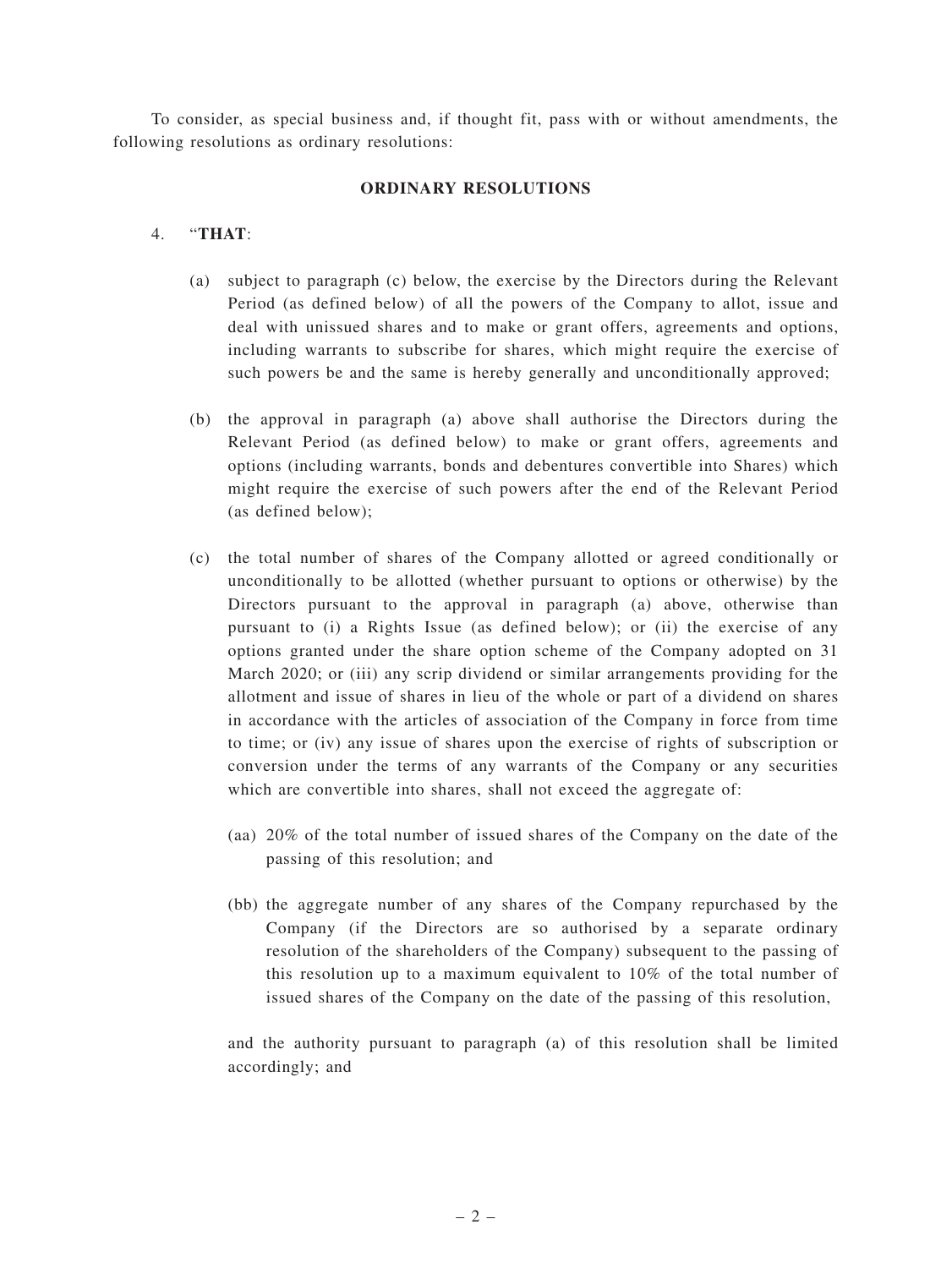(d) for the purposes of this resolution:

"Relevant Period" means the period from the date of the passing of this resolution until whichever is the earliest of:

- (i) the conclusion of the next annual general meeting of the Company;
- (ii) the expiration of the period within which the next annual general meeting of the Company is required by the articles of association of the Company, the Companies Law, Cap. 22 (Law 3 of 1961, as consolidated or revised) of the Cayman Islands (the "**Companies Law**"), or any other applicable laws of the Cayman Islands to be held; and
- (iii) the passing of an ordinary resolution by the shareholders of the Company in general meeting revoking or varying the authority given to the Directors by this resolution;

"Rights Issue" means an offer of shares, or offer or issue of warrants, options or other securities giving rights to subscribe for shares open for a period fixed by the Directors to holders of shares on the register on a fixed record date in proportion to their then holdings of shares (subject to such exclusion or other arrangements as the Directors may deem necessary or expedient in relation to fractional entitlements, or having regard to any restrictions or obligations under the laws of, or the requirements of, or the expense or delay which may be involved in determining the existence or extent of any restrictions or obligations under the laws of, or the requirements of, any jurisdiction outside Hong Kong or any recognised regulatory body or any stock exchange outside Hong Kong)."

## 5. "**THAT**:

- (a) the exercise by the Directors during the Relevant Period (as defined below) of all powers of the Company to purchase the issued shares of the Company on The Stock Exchange of Hong Kong Limited (the "**Stock Exchange**") or any other stock exchange on which the shares may be listed and recognised by the Securities and Futures Commission and the Stock Exchange for such purpose, and otherwise in accordance with the rules and regulations of the Securities and Futures Commission, the Stock Exchange, the Companies Law and all other applicable laws in this regard, be and the same is hereby generally and unconditionally approved;
- (b) the total number of shares of the Company which may be purchased by the Company pursuant to the approval in paragraph (a) during the Relevant Period (as defined below) shall not exceed 10% of the total number of the issued shares of the Company as at the date of the passing of this resolution and the authority pursuant to paragraph (a) of this resolution shall be limited accordingly; and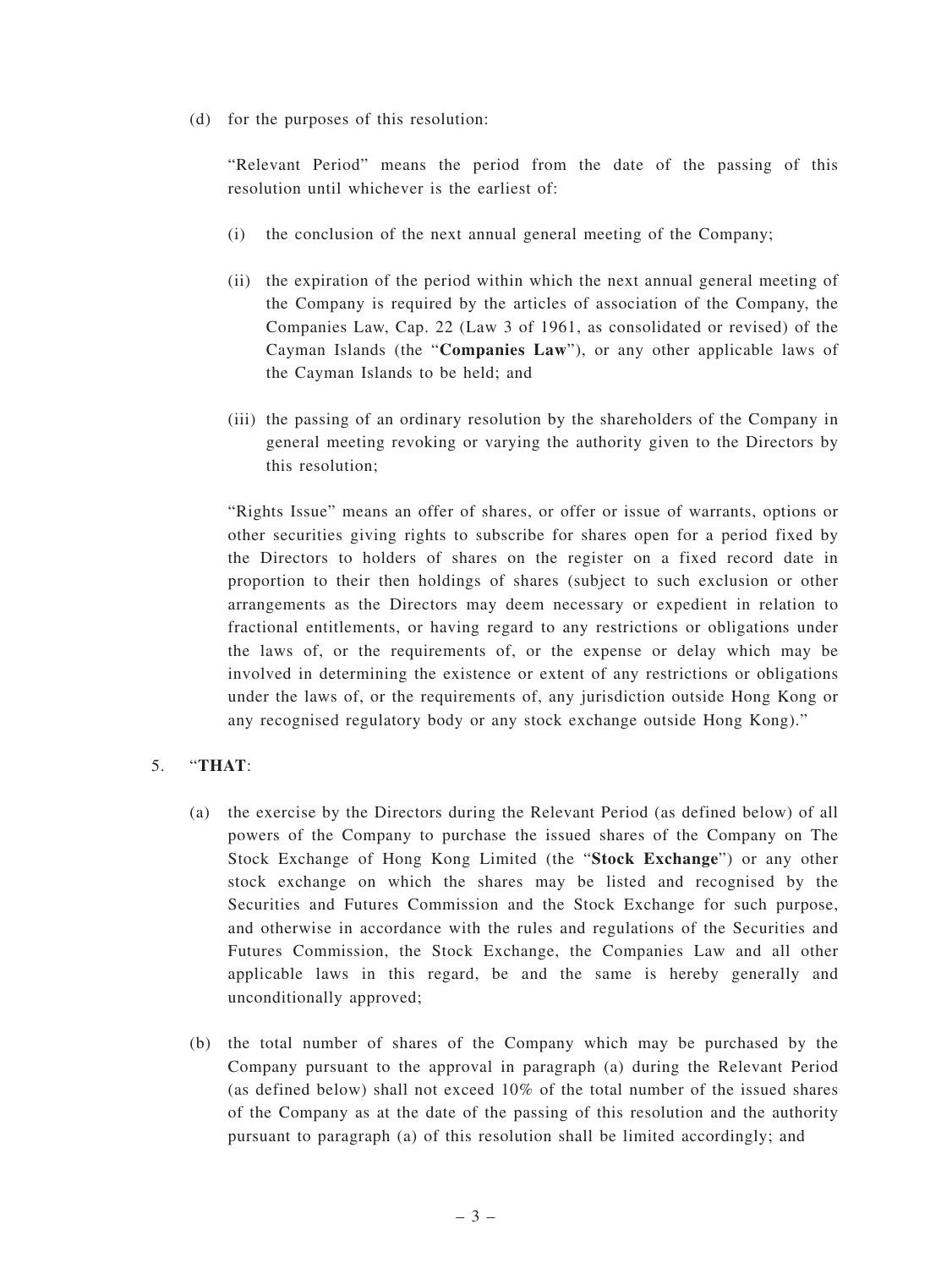- (c) for the purposes of this resolution, "Relevant Period" means the period from the date of the passing of this resolution until whichever is the earliest of:
	- (i) the conclusion of the next annual general meeting of the Company;
	- (ii) the expiration of the period within which the next annual general meeting of the Company is required by the articles of association of the Company, the Companies Law, or any other applicable laws of the Cayman Islands to be held; and
	- (iii) the passing of an ordinary resolution by the shareholders of the Company in general meeting revoking or varying the authority given to the Directors by this resolution."
- 6. "**THAT** conditional upon resolutions nos. 4 and 5 being passed, the Directors be and are hereby authorised to exercise the authority referred to in paragraph (a) of resolution no. 4 above in respect of the share capital of the Company referred to in sub-paragraph (bb) of paragraph (c) of such resolution."

By order of the Board of **Rimbaco Group Global Limited Low Seah Sun** *Chairman*

Hong Kong, 26 February 2021

*Registered office:* Windward 3, Regatta Office Park PO Box 1350 Grand Cayman KY1-1108 Cayman Islands

*Headquarters and principal place of business in Malaysia:* 309-E, 1st floor, Silver Square Perak Road, 10150 Penang Malaysia

*Notes:*

- 1. A member entitled to attend and vote at the annual general meeting of the Company convened by the above notice is entitled to appoint one or more proxy to attend and, subject to the provisions of the articles of association of the Company, to vote on his or her behalf. A proxy need not be a member of the Company but must be present in person at the annual general meeting to represent the member. If more than one proxy is so appointed, the appointment shall specify the number and class of shares in respect of which each such proxy is so appointed.
- 2. In order to be valid, the form of proxy must be deposited together with a power of attorney or other authority, if any, under which it is signed or a notarially certified copy of that power or authority, at the offices of the Company's branch share registrar and transfer office in Hong Kong, Computershare Hong Kong Investor Services Limited, at Shops 1712–1716, 17/F., Hopewell Centre, 183 Queen's Road East, Wanchai, Hong Kong not less than 48 hours before the time for holding the meeting or any adjourned meeting. Completion and return of a form of proxy will not preclude a shareholder of the Company from attending in person and voting at the annual general meeting or any adjournment thereof, should he or she so wish.